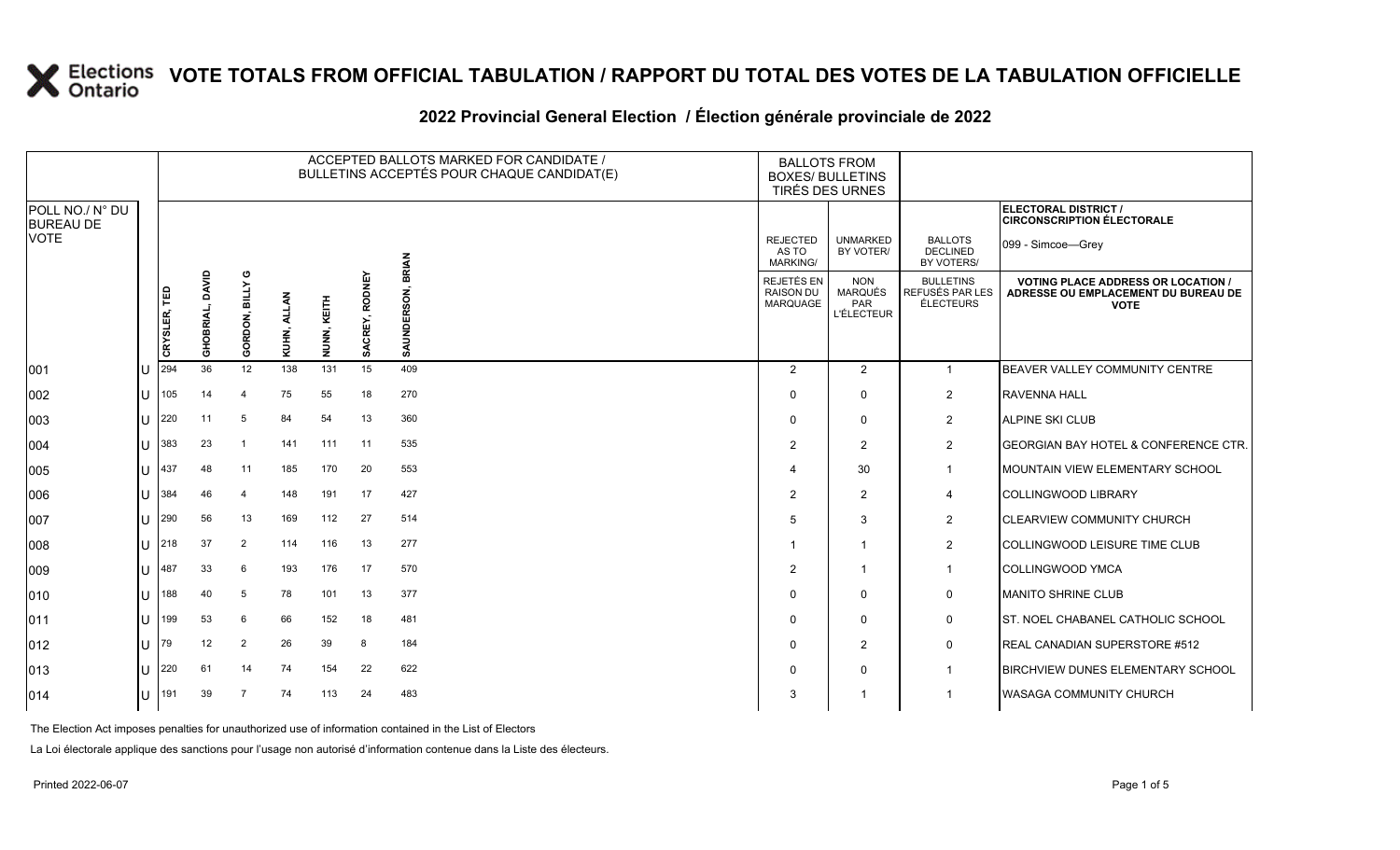### **2022 Provincial General Election / Élection générale provinciale de 2022**

|                                     |              |                    |                              |            |                |                   | ACCEPTED BALLOTS MARKED FOR CANDIDATE /<br>BULLETINS ACCEPTÉS POUR CHAQUE CANDIDAT(E) | <b>BALLOTS FROM</b><br><b>BOXES/ BULLETINS</b><br>TIRÉS DES URNES |                                                          |                                                  |                                                                                                 |
|-------------------------------------|--------------|--------------------|------------------------------|------------|----------------|-------------------|---------------------------------------------------------------------------------------|-------------------------------------------------------------------|----------------------------------------------------------|--------------------------------------------------|-------------------------------------------------------------------------------------------------|
| POLL NO./ N° DU<br><b>BUREAU DE</b> |              |                    |                              |            |                |                   |                                                                                       |                                                                   |                                                          |                                                  | ELECTORAL DISTRICT /<br><b>CIRCONSCRIPTION ÉLECTORALE</b>                                       |
| <b>VOTE</b>                         |              |                    |                              |            |                |                   | <b>BRIAN</b>                                                                          | <b>REJECTED</b><br>AS TO<br><b>MARKING/</b>                       | <b>UNMARKED</b><br>BY VOTER/                             | <b>BALLOTS</b><br><b>DECLINED</b><br>BY VOTERS/  | 099 - Simcoe-Grey                                                                               |
|                                     | CRYSLER, TED | DAVID<br>GHOBRIAL, | Ф<br><b>BILLY</b><br>GORDON, | ᆗ<br>KUHN, | KEITH<br>NUNN, | RODNEY<br>SACREY, | SAUNDERSON,                                                                           | <b>REJETÉS EN</b><br><b>RAISON DU</b><br><b>MARQUAGE</b>          | <b>NON</b><br><b>MARQUÉS</b><br>PAR<br><b>L'ÉLECTEUR</b> | <b>BULLETINS</b><br>REFUSÉS PAR LES<br>ÉLECTEURS | <b>VOTING PLACE ADDRESS OR LOCATION /</b><br>ADRESSE OU EMPLACEMENT DU BUREAU DE<br><b>VOTE</b> |
| 015                                 | 191          | 28                 | $\mathbf{1}$                 | 72         | 125            | 23                | 588                                                                                   | 3                                                                 | $\overline{4}$                                           | $\mathbf 0$                                      | WASAGA STARS ARENA                                                                              |
| 016                                 | 184          | 76                 | 8                            | 100        | 179            | 36                | 654                                                                                   | 3                                                                 | $\Omega$                                                 | $\mathbf 0$                                      | ST. PATRICK'S CATHOLIC PARISH                                                                   |
| 017                                 | 193          | 33                 | 7                            | 136        | 94             | 21                | 446                                                                                   | 4                                                                 | -1                                                       | $\mathbf{1}$                                     | <b>ICREEMORE &amp; DISTRICT RECREATION</b><br><b>CENTRE</b>                                     |
| 018                                 | 96           | 40                 | 12                           | 79         | 92             | 23                | 511                                                                                   | $\overline{2}$                                                    | $\mathbf{1}$                                             | $\overline{2}$                                   | NEW LOWELL CENTRAL PUBLIC SCHOOL                                                                |
| 019                                 | 50           | 21                 | 3                            | 47         | 60             | 8                 | 330                                                                                   | $\Omega$                                                          | $\mathbf{0}$                                             | $\mathbf 0$                                      | <b>ROYAL CANADIAN LEGION BRANCH 559</b>                                                         |
| 020                                 | 100          | 54                 | 11                           | 62         | 143            | 23                | 436                                                                                   | $\Omega$                                                          | $\mathbf 1$                                              | $\overline{2}$                                   | ANGUS RECREATION CENTRE                                                                         |
| 021                                 | 120          | 70                 | $\overline{7}$               | 103        | 158            | 24                | 537                                                                                   | 0                                                                 | $\mathbf 1$                                              | 0                                                | <b>ANGUS MORRISON ELEMENTARY SCHOOL</b>                                                         |
| 022                                 | 155          | 71                 | 6                            | 86         | 131            | 34                | 525                                                                                   | $\Omega$                                                          | 3                                                        | $\overline{2}$                                   | NOTTAWASAGA PINES SECONDARY SCHOOL                                                              |
| 023                                 | 152          | 45                 | 10                           | 92         | 115            | 26                | 630                                                                                   | 5                                                                 | 3                                                        | $\mathbf 0$                                      | THORNTON COMMUNITY CENTRE                                                                       |
| 024                                 | 78           | 55                 | 8                            | 75         | 74             | 8                 | 399                                                                                   |                                                                   | 3                                                        | $\mathbf 0$                                      | LIVING FAITH COMM. PRESBYTERIAN<br><b>CHURCH</b>                                                |
| 025                                 | 144          | 55                 | 14                           | 107        | 117            | 24                | 697                                                                                   | 3                                                                 | 3                                                        | 4                                                | ROYAL CANADIAN LEGION BRANCH 508                                                                |
| 026                                 | 130          | 45                 | 4                            | 90         | 86             | 18                | 509                                                                                   | $\overline{2}$                                                    | $\Omega$                                                 | $\mathbf 0$                                      | TOWNSHIP OF ADJALA-TOSORONTIO MUN.<br>OFF.                                                      |
| 027                                 | 132          | 41                 | 9                            | 63         | 140            | 34                | 401                                                                                   |                                                                   | $\Omega$                                                 | $\mathbf 0$                                      | IST. PAUL THE APOSTLE ROMAN CATH.<br><b>CHURCH</b>                                              |

The Election Act imposes penalties for unauthorized use of information contained in the List of Electors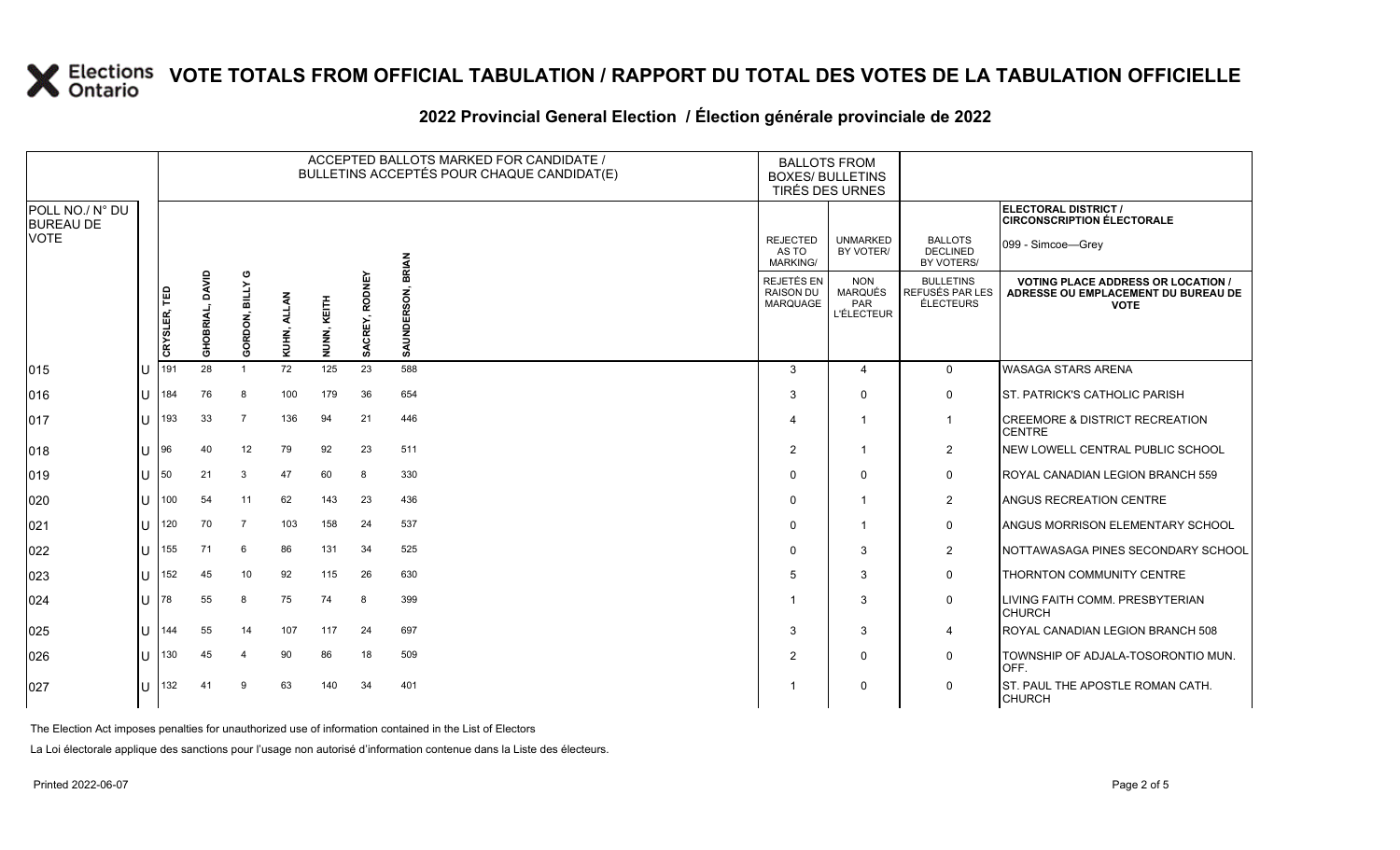### **2022 Provincial General Election / Élection générale provinciale de 2022**

|                                     |     |              |                          |                         |                |                |                          | ACCEPTED BALLOTS MARKED FOR CANDIDATE /<br>BULLETINS ACCEPTÉS POUR CHAQUE CANDIDAT(E) | <b>BALLOTS FROM</b><br><b>BOXES/ BULLETINS</b><br>TIRÉS DES URNES |                                                   |                                                  |                                                                                                 |
|-------------------------------------|-----|--------------|--------------------------|-------------------------|----------------|----------------|--------------------------|---------------------------------------------------------------------------------------|-------------------------------------------------------------------|---------------------------------------------------|--------------------------------------------------|-------------------------------------------------------------------------------------------------|
| POLL NO./ N° DU<br><b>BUREAU DE</b> |     |              |                          |                         |                |                |                          |                                                                                       |                                                                   |                                                   |                                                  | ELECTORAL DISTRICT /<br><b>CIRCONSCRIPTION ÉLECTORALE</b>                                       |
| <b>VOTE</b>                         |     |              |                          |                         |                |                |                          | <b>BRIAN</b>                                                                          | <b>REJECTED</b><br>AS TO<br><b>MARKING/</b>                       | <b>UNMARKED</b><br>BY VOTER/                      | <b>BALLOTS</b><br><b>DECLINED</b><br>BY VOTERS/  | 099 - Simcoe-Grey                                                                               |
|                                     |     | CRYSLER, TED | DAVID<br><b>GHOBRIAL</b> | <b>BILLY</b><br>GORDON, | KUHN, AL       | KEITH<br>NUNN, | <b>RODNEY</b><br>SACREY, | SAUNDERSON,                                                                           | REJETÉS EN<br><b>RAISON DU</b><br><b>MARQUAGE</b>                 | <b>NON</b><br>MARQUÉS<br>PAR<br><b>L'ÉLECTEUR</b> | <b>BULLETINS</b><br>REFUSÉS PAR LES<br>ÉLECTEURS | <b>VOTING PLACE ADDRESS OR LOCATION /</b><br>ADRESSE OU EMPLACEMENT DU BUREAU DE<br><b>VOTE</b> |
| 028                                 | 1 U | 194          | 64                       | 11                      | 75             | 137            | 35                       | 474                                                                                   | 3                                                                 | 5                                                 | $\mathbf{1}$                                     | THE 54 PLUS SENIORS CENTRE                                                                      |
| 029                                 | IU  | 164          | 39                       | 9                       | 49             | 104            | 23                       | 353                                                                                   | $\mathbf 0$                                                       | $\mathbf{0}$                                      | 0                                                | ALLISTON LIONS CLUB                                                                             |
| 030                                 | IU  | 209          | 46                       | 3                       | 71             | 156            | 22                       | 567                                                                                   | 3                                                                 | $\mathbf{0}$                                      | 3                                                | BOYNE RIVER PUBLIC SCHOOL                                                                       |
| 031                                 | lU  | 247          | 40                       | 6                       | 71             | 118            | 23                       | 578                                                                                   | $\mathbf 0$                                                       | 3                                                 | $\mathbf{1}$                                     | NOTTAWASAGA RESORT                                                                              |
| 032                                 | ΠT  | 128          | 55                       | 6                       | 103            | 110            | 30                       | 496                                                                                   | $\mathbf 0$                                                       | $\overline{2}$                                    | 0                                                | MONSIGNOR J. E. RONAN ROMAN C.S.                                                                |
| 033                                 | ΠT  | 142          | 53                       | 6                       | 71             | 83             | 34                       | 374                                                                                   | $\overline{2}$                                                    | -1                                                | $\mathbf{1}$                                     | <b>TECUMSETH BEETON ELEMENTARY SCHOOL</b>                                                       |
| 034                                 | IU  | 198          | 59                       | $\overline{4}$          | 73             | 114            | 27                       | 640                                                                                   | $\overline{2}$                                                    | 0                                                 | -1                                               | ST. THOMAS AQUINAS CATHOLIC S.S.                                                                |
| 035                                 | IП  | 191          | 57                       | 9                       | 90             | 165            | 21                       | 537                                                                                   | $\mathbf{0}$                                                      | $\mathbf{0}$                                      | $\overline{2}$                                   | TOTTENHAM COMMUNITY & FITNESS<br><b>CENTRE</b>                                                  |
| 036                                 | IU  | 198          | 71                       | 6                       | 104            | 104            | 21                       | 541                                                                                   | $\overline{2}$                                                    | 3                                                 | $\mathbf 0$                                      | <b>ST. JAMES CATHOLIC SCHOOL</b>                                                                |
| 700                                 | ΠT  | 19           | $\Omega$                 |                         | 5              | $\overline{7}$ | 3                        | 24                                                                                    | 0                                                                 |                                                   | 0                                                | ERRINRUNG NURSING & RETIREMENT HOME                                                             |
| 701                                 | IU  | 14           | $\Omega$                 | $\Omega$                | -1             | 3              | $\mathbf 0$              | 21                                                                                    | 0                                                                 |                                                   | 0                                                | CHARTWELL GEORGIAN TRADITIONS RET.<br>RES.                                                      |
| 702                                 | IU  | 31           | 8                        | -1                      | $\overline{2}$ | 9              | 3                        | 45                                                                                    | $\Omega$                                                          | 0                                                 | 0                                                | <b>BALMORAL PLACE RETIREMENT</b>                                                                |
| 703                                 | ΙU  |              |                          |                         |                |                |                          | COMBINED WITH 707 / COMBINÉ À 707                                                     |                                                                   |                                                   |                                                  |                                                                                                 |

The Election Act imposes penalties for unauthorized use of information contained in the List of Electors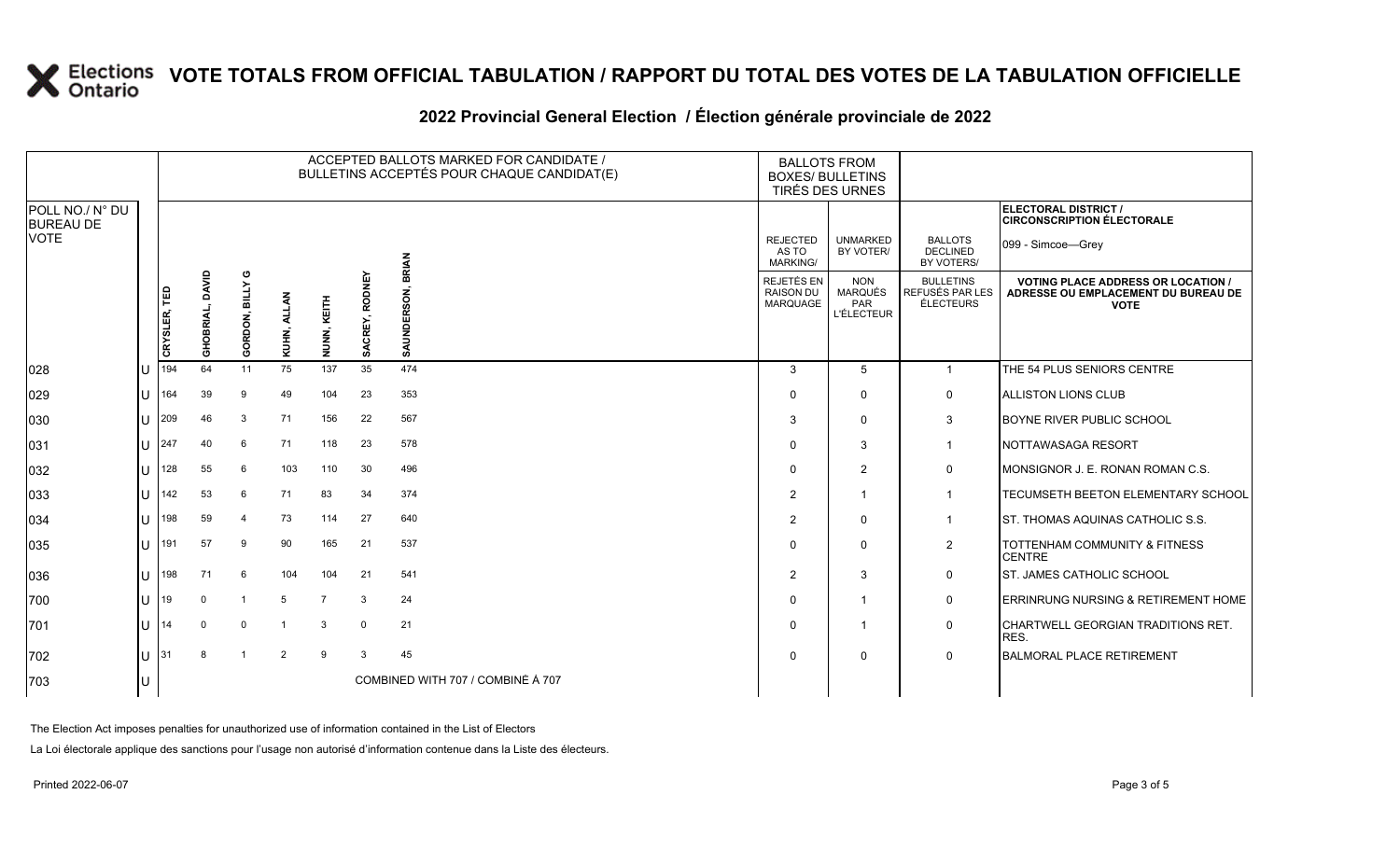### **2022 Provincial General Election / Élection générale provinciale de 2022**

|                                     |              |              |                    |                              |                |                |                | ACCEPTED BALLOTS MARKED FOR CANDIDATE /<br>BULLETINS ACCEPTÉS POUR CHAQUE CANDIDAT(E) | <b>BALLOTS FROM</b><br><b>BOXES/ BULLETINS</b><br>TIRÉS DES URNES |                                                          |                                                  |                                                                                                 |
|-------------------------------------|--------------|--------------|--------------------|------------------------------|----------------|----------------|----------------|---------------------------------------------------------------------------------------|-------------------------------------------------------------------|----------------------------------------------------------|--------------------------------------------------|-------------------------------------------------------------------------------------------------|
| POLL NO./ N° DU<br><b>BUREAU DE</b> |              |              |                    |                              |                |                |                |                                                                                       |                                                                   |                                                          |                                                  | ELECTORAL DISTRICT /<br><b>CIRCONSCRIPTION ÉLECTORALE</b>                                       |
| <b>VOTE</b>                         |              |              |                    |                              |                |                |                |                                                                                       | <b>REJECTED</b><br>AS TO<br><b>MARKING/</b>                       | <b>UNMARKED</b><br>BY VOTER/                             | <b>BALLOTS</b><br><b>DECLINED</b><br>BY VOTERS/  | 099 - Simcoe-Grey                                                                               |
|                                     |              | CRYSLER, TED | DAVID<br>GHOBRIAL, | ပ<br><b>BILLY</b><br>GORDON, | KUHN, ALLAN    | NUNN, KEITH    | SACREY, RODNEY | डू                                                                                    | REJETÉS EN<br><b>RAISON DU</b><br>MARQUAGE                        | <b>NON</b><br><b>MARQUÉS</b><br>PAR<br><b>L'ÉLECTEUR</b> | <b>BULLETINS</b><br>REFUSÉS PAR LES<br>ÉLECTEURS | <b>VOTING PLACE ADDRESS OR LOCATION /</b><br>ADRESSE OU EMPLACEMENT DU BUREAU DE<br><b>VOTE</b> |
| 704                                 |              | 29           | $\mathfrak{p}$     | $\Delta$                     | $\mathsf{Q}$   | $\overline{a}$ | $\Omega$       | 32                                                                                    | $\Omega$                                                          | $\Omega$                                                 | $\Omega$                                         | RAGLAN VILLAGE                                                                                  |
| 705                                 |              |              |                    |                              |                |                |                | COMBINED WITH 700 / COMBINÉ À 700                                                     |                                                                   |                                                          |                                                  |                                                                                                 |
| 706                                 |              | 15           |                    | $\mathbf 0$                  |                | $\overline{2}$ |                | $\overline{2}$                                                                        | 2                                                                 | 3                                                        | 0                                                | <b>I</b> SUNSET MANOR HOME FOR THE AGED                                                         |
| 707                                 | U            | 16           |                    |                              |                | 6              | $\Omega$       | 18                                                                                    |                                                                   | 3                                                        | $\mathbf 0$                                      | <b>BAY HAVEN NURSING HOME</b>                                                                   |
| 708                                 |              |              |                    |                              |                |                |                | COMBINED WITH 707 / COMBINÉ À 707                                                     |                                                                   |                                                          |                                                  |                                                                                                 |
| 709                                 | U            | 16           | $\Omega$           | $\overline{2}$               | $\overline{2}$ | 6              |                | 20                                                                                    |                                                                   | $\mathbf 0$                                              | $\mathbf{1}$                                     | <b>COLLINGWOOD NURSING HOME</b>                                                                 |
| 710                                 | $\mathbf{U}$ | 18           | $\overline{4}$     | 2                            | $\overline{2}$ | $\overline{7}$ | $\overline{2}$ | 20                                                                                    |                                                                   | $\Omega$                                                 | $\mathbf 0$                                      | <b>WATERSIDE RETIREMENT LODGE</b>                                                               |
| 711                                 |              |              |                    |                              |                |                |                | COMBINED WITH 709 / COMBINÉ À 709                                                     |                                                                   |                                                          |                                                  |                                                                                                 |
| 712                                 |              |              |                    |                              |                |                |                | COMBINED WITH 709 / COMBINÉ À 709                                                     |                                                                   |                                                          |                                                  |                                                                                                 |
| 713                                 |              |              |                    |                              |                |                |                | COMBINED WITH 710 / COMBINÉ À 710                                                     |                                                                   |                                                          |                                                  |                                                                                                 |
| 714                                 | U            | 10           | $\Omega$           | $\overline{2}$               |                | 3              | $\Omega$       | 12                                                                                    | $\Omega$                                                          | $\mathbf 0$                                              | 0                                                | <b>RIVERWOOD RETIREMENT HOME</b>                                                                |
| 715                                 | U            | 14           |                    | $\mathbf 0$                  |                | 3              | $\mathbf 0$    | 15                                                                                    |                                                                   | $\mathbf 0$                                              | 0                                                | <b>GOOD SAMARITAN SENIORS COMPLEX</b>                                                           |
| 716                                 | U            | 13           |                    |                              | 3              | 6              | 3              | 33                                                                                    | 0                                                                 | $\overline{\mathbf{1}}$                                  | 0                                                | KINGSMERE RETIREMENT SUITES                                                                     |
| 717                                 |              | 13           | $\overline{2}$     | $\Omega$                     |                | 6              | $\mathbf 0$    | 24                                                                                    |                                                                   | $\overline{\mathbf{1}}$                                  |                                                  | <b>SIMCOE VILLAGE AND MANOR</b>                                                                 |

The Election Act imposes penalties for unauthorized use of information contained in the List of Electors